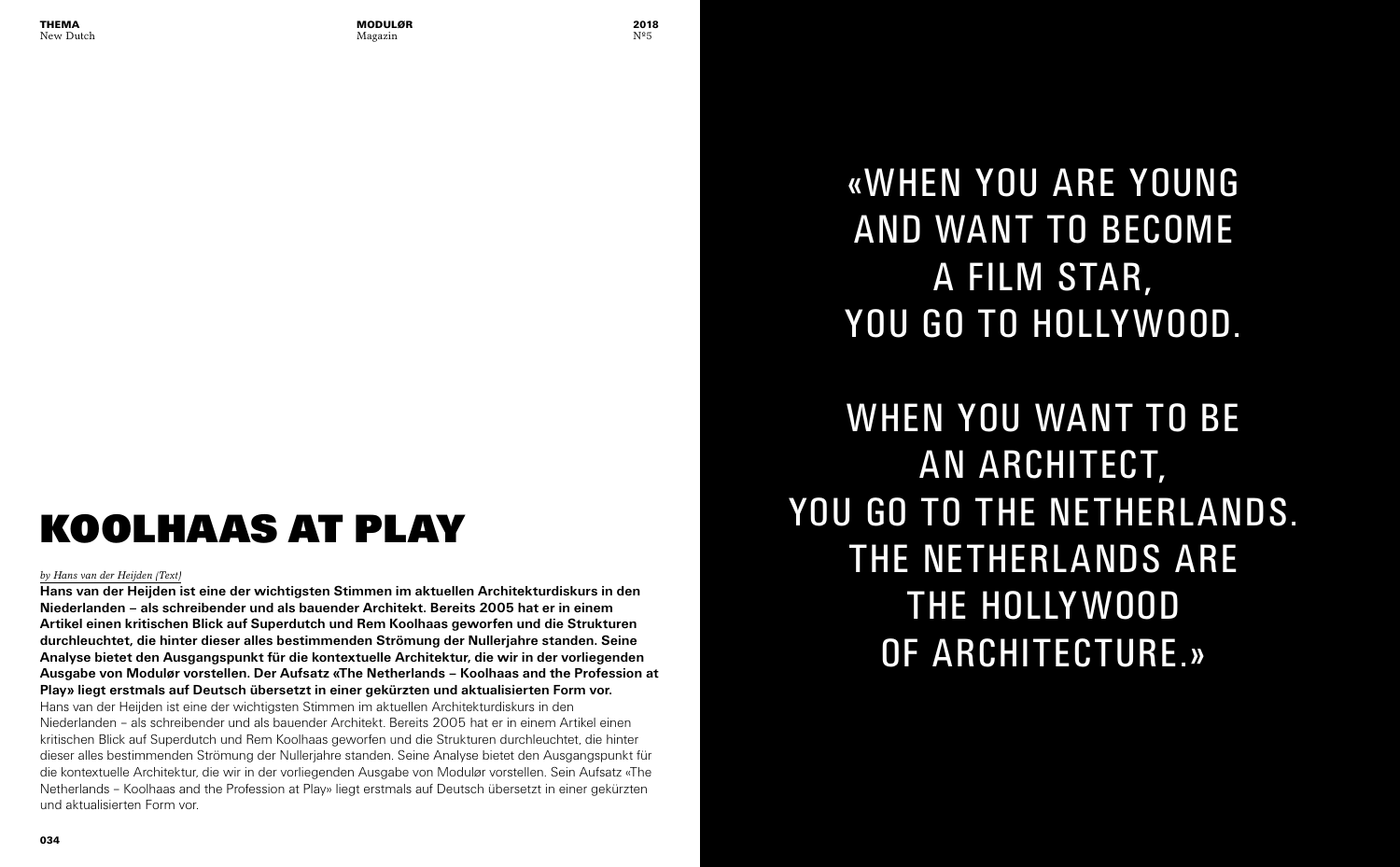2018 Nº5

**I**st das Ironie? Ist es der Werbeslogan einer der vielen Institutionen, die niederländische Architektur im Ausland bewerben? Ein Mantra? Oder ist es die Phantasie eines eifrigen Architekturstudenten? Nein, dies war das seriöse Credo der kanadisch-englisch-neuseeländischen Architekten S333, das erklärt, weshalb sie ihr Büro in den Niederlanden angesiedelt hatten – mittlerweile sind sie nach London weitergezogen. Der Fall von S333 bekräftigt den Mythos der Niederlande als tolerante Gesellschaft, offen für Beiträge von aussen zu einer modernen und stets lebhaften Architekturdebatte.

Is this ironic? Is this a publicity slogan of one of the many institutes promoting Dutch architecture abroad? A mantra? Or is it a fantasy of an eager architecture student? No, this was the serious credo of Canadian/English/ New Zealand architects S333, offering their explanation for setting up practice in the Netherlands. Meanwhile, they moved to London. S333's case confirms the myth of the Netherlands as a tolerant society, open to foreign contributions to a modern and ever lively architectural debate.

Das liberale Bild der Niederlande ist unweigerlich mit dem Ruf von Rem Koolhaas und seinem Büro OMA verbunden. In den Worten von S333 wäre Koolhaas der Megastar dieses Architektur-Hollywoods. Von Inevitably, the Netherland's liberal image is tied in with the reputation of Rem Koolhaas and his OMA practice. In S333's terms, Koolhaas is the megastar of an architectural Hollywood. Nevertheless, viewed from abroad, Koolhaas' case is quite easily regarded as a pars pro toto<sup>1</sup> for the sort Dutch architecture so much admired. Without pretending that

aussen betrachtet steht sein Fall oft als ein pars pro toto für die so häufig bewunderte niederländische Architektur. Ohne Koolhaas als Karikatur des gewöhnlichen holländischen Architekten zu betrachten, wirft sein XL-Status ein Streiflicht auf die diversen lokalen Umstände, die zum Aufstieg und Ruhm der niederländischen Praxis im Allgemeinen beigetragen haben. Der Personenkult verschleiert jedoch die Ursprünge des Mythos, der um ihn entstanden ist. Es ist daher notwendig, den Beginn von Koolhaas' Karriere in Holland zu betrachten und darauf, wie nach seinem Erscheinen verschiedene Strömungen in der niederländischen Architektur zusammenflossen, wie die Wahrnehmung seiner ersten gebauten Werke in den Publikationen manipuliert wurde und schliesslich, wie die lokale Baukultur sein Werk geprägt hat.

#### DIE LANDUNG

In den 1970er- und 1980er-Jahren befand sich der niederländische Modernismus in einer Krise. Im Gegensatz zu anderen europäischen Staaten und zu Nordamerika hatte die Postmoderne à la Venturi, Moore und Graves keinen grossen Einfluss auf die Debatten, die in den Niederlanden mehr auf einer ideologischen Ebene geführt wurden als auf einer architektonischen. Die Debatte war gefärbt, wenn nicht gar dominiert, von einer lähmenden Kontroverse an der Universität in Delft, der grösseren der beiden Architekturschulen im Land.

Die Fronten Verliefen zwischen zwei Lagern: Das eine um Architekten wie Aldo van Eyck und Hermann Hertzberger, die anderen angeführt von Carel Weeber. Als ehemalige Team-X-Rebellen standen Van Eyck und Hertzberger ein für die humanistische Moral der frühen Modernisten wie Rietveld, Duiker, Van der Vlugt und Bakema. Ihre Entwurfshaltung, die sich in ihrer Lehre widerspiegelte, beruhte auf individuellen künstlerischen Fertigkeiten, die zu einmaligen, nicht wiederholbaren Einzelgebäuden führten sowie zum Bild des Ar-

Koolhaas is the caricature of the common Dutch architect, Koolhaas' XL status magnifies various local circumstances that have contributed to the rise and fame of Dutch design practice as a whole. This cult of the person obscures the origins of the man's myth. It is therefore necessary to look at the start of Koolhaas' Dutch career, the way various undercurrents in Dutch architecture merged after his appearance on the scene, how the perception of his first built works was manipulated in publications and finally how the Dutch construction practice has informed Koolhaas' work.

#### **LANDING**

chitekten als klassischen Baumeister. Die Zeitschrift «Forum» war ihre publizistische Plattform.

Weeber hingegen stand in der Linie der Rationalisten wie Berlage, Oud und Van den Broek, mit einer einheitlicheren Wahrnehmung des Berufsstands. Weeber interessierte sich für die neuen Produktionsmethoden im Bauen und für die Rolle des Architekten innerhalb der Bauindustrie – sein Lager hatte zudem eine gewisse Affinität für die italienische «Tendenza». Weeber unterlegte seinen theoretischen Beitrag mit einem umfangreichen, aber wenig beachteten gebauten Werk. Er war kontrovers und, obschon nicht trendy, fest auf der intellektuellen Landkarte der niederländischen Polder verankert.

In the 1970s and 1980s, Dutch modernism found itself in a crisis. As opposed to the situation in America and other European countries, the postmodernism a la Venturi,Moore and Graves did not have much impact on the debate, which in the Netherlands took place not so much on an architectural but an ideological level. The debate was coloured, if not dominated, by a paralysing controversy in the setting of the technical university in Delft (the largest of the two architecture schools in the country). The players were divided into two distinct camps, one formed by architects such as Aldo van Eyck and Herman Hertzberger and the other led by Carel Weeber.<sup>2</sup> As former Team-X rebels, Van Eyck and Hertzberger claimed the humanist morals of the early modernist heroes Rietveld, Duiker, Van de Vlugt and Bakema. Their design attitude, very much reflected in their teaching, was premised on individual artistic skills resulting in singular, unrepeatable 'original' edifices and the promotion of the architect as a classic building master. The magazine Forum was their publication platform. Weeber, by contrast, fitted into the rationalist line of architects like Berlage, Oud and Van den Broek, who had a much more institutional perception of the profession. Weeber stressed the new production circumstances of building and was engaged with a modernised assignment of the architect within the construction industry and his camp had a certain affinity with the Italian Tendenza. The way Koolhaas, being a Londoner at the time, landed between these father figures is a fine example of how a radical can profit from deliberately selecting and cherishing his enemies. Koolhaas was introduced to the Dutch architectural world in a special issue of the magazine Wonen TABK (now Archis) in 1978. In a now famous conversation with Hans van Dijk, Koolhaas violently took position against Forum, especially targeting Herman Hertzberger as a moralist whom Koolhaas accused of 'Montessori terror'. As a new kid on the block, Koolhaas reacted strongly against the Dutch father figures and yet he did so differently for each of the two camps. If Van Eyck and Hertzberger were ridiculed without mercy, Weeber was simply neglected and consequently out-smarted. Koolhaas' critique of Forum niche-marketed his intellectual position at the cost of Weeber's. When Koolhaas landed in the Netherlands he immediately claimed a position between the local masters of the time, but he carefully located his actual place of landing in the rationalists' niche. Part of the attraction attributed to Koolhaas in the 1980s was that he was a much sexier alternative to the moralists of Forum than the ones that had been available prior to his appearance on the scene. Unsurprisingly, Koolhaas' father killing was appealing to younger architects and students. His work was instantly imitated. Koolhaas' black and white plans and perspectives were as precise as compu-

Die Art, wie Koolhaas – damals noch in London – seinen Platz zwischen diesen Vaterfiguren suchte, ist ein beredtes Beispiel dafür, wie ein Radikaler davon profitieren kann, wenn er seine Feindschaften

bedachtsam wählt und diese auch pflegt. Koolhaas wurde der niederländischen Architekturszene in einer Spezialausgabe des Magazins «Wonen TABK» (heute Archis) von 1978 vorgestellt. In einer berühmten Unterhaltung mit Hans van Dijk bezog Koolhaas mit Vehemenz Stellung gegen Forum, insbesondere gegen Herman Hertzberger, den Koolhaas als Moralisten hinstellte und des «Montessori-Terrors» bezichtigte.

Als ein neuer Kopf in der Szene reagierte Koolhaas stark auf die holländischen VaWeeber combined his intellectual stature with a bulky, but moderately received body of work. Weeber was controversial and, despite not being trendy, firmly on the map of the intellectual elite of the Dutch polder.

### KOOLHAS FORDERTE UMGEHEND EINEN PLATZ ZWISCHEN DEN LOK ALEN MEISTERN.

## HE OFFERED A MUCH SEXIER ALTERNATIVE TO THE MOR ALISTS OF FORUM.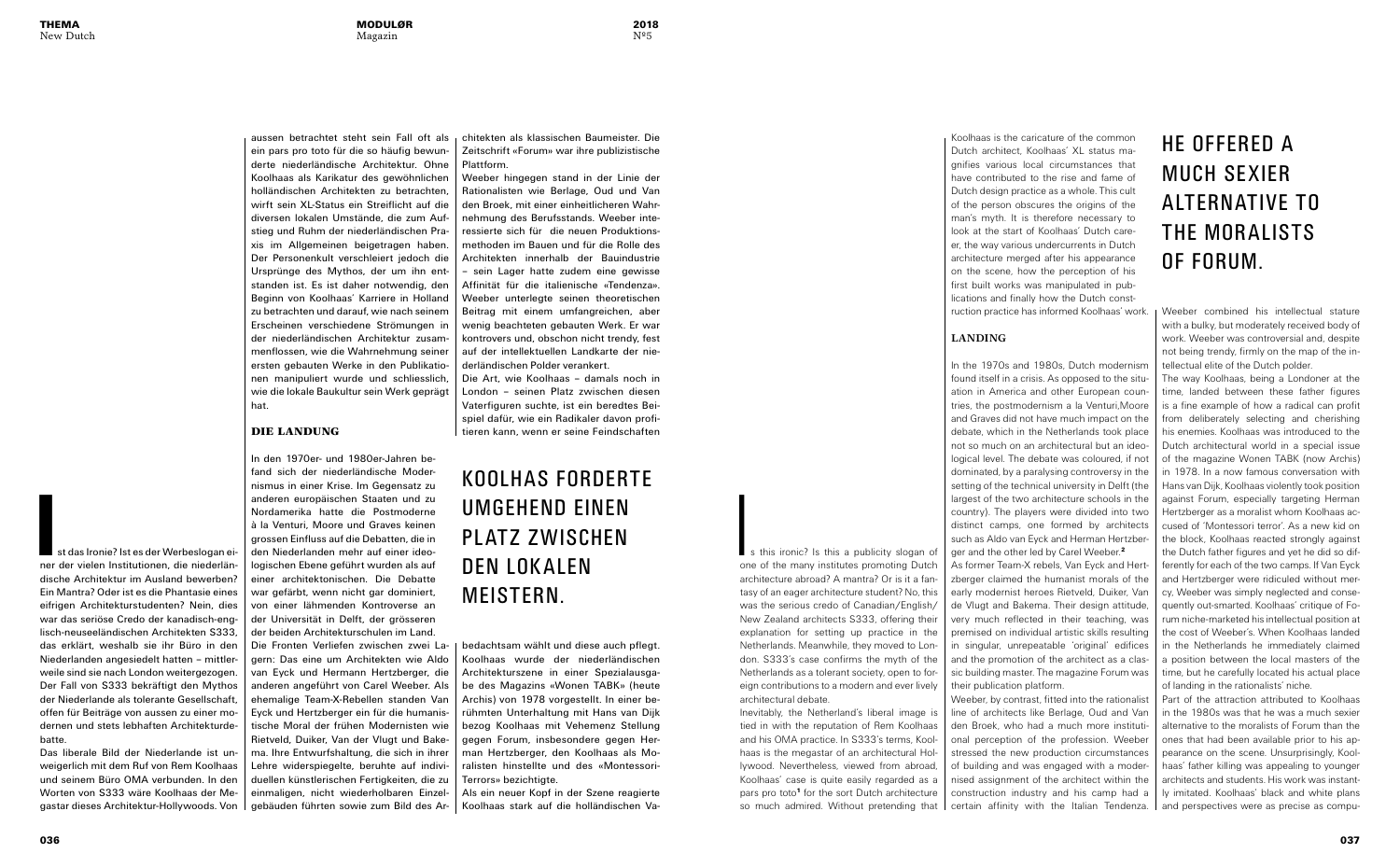2018 Nº5

terfiguren – jeweils auf unterschiedliche Art für die beiden Lager. Während er Van Eyck und Hertzberger ohne Gnade ins Lächerliche zog, wurde Weeber einfach ignoriert und er liess ihn konsequent ins

Leere laufen. Koolhaas' Kritik an Forum festigte seine intellektuelle Position auf Kosten von Weeber. Als Koolhaas in den Niederlanden landete, fordere er umgehend eine Position zwischen den lokalen Meistern seiner Zeit, aber er verortete seinen Landeplatz sorgfältig in der Nische der Rationalisten.

Ein Teil der Anziehungskraft, die Koolhaas in den 1980er-Jahren ausübte, liegt darin, dass er eine Alternative zu den Moralisten von Forum bot, die viel sexyer war als noch vor seiner Ankunft. Wenig überraschend war der Vatermord von Koolhaas attraktiv. Seine Arbeit wurde umgehend imitiert. Seine schwarzweissen Pläne und Perspektiven waren so präzise wie Computerzeichnungen, seine Entwürfe erklärte er mit Diagrammen, insbesondere verständlich für diejenigen, die mit Weebers Delfter Rationalismus vertraut waren.

#### MARKETING DES SCHEITERNS

Der «erhabene Start einer neuen Generation von Architekten» wurde im Ausstellungskatalog zu «Referentie OMA» von Beranrd Colenbrander dokumentiert. 1995 waren die Ausstellung und das Buch ohne Zweifel verfrüht. Ihr wichtigster Verdienst liegt in der Sammlung unzähliger Anekdoten von frühen Studenten in Delft und der Angestellten von Koolhaas. Sie geben eine Innensicht auf den kargen Boden, auf den Koolhaas' Samen fiel. In dieser Situation lieferte Koolhaas nicht nur ein Set von neuen Ideen, sondern er etablierte auch ein praktikables Vorbild für die 1980er-Jahre. Koolhaas hat sich nie beschwert. In der Welt von OMA gab es keinen Raum für schwierige Kunden, kulturlose Unternehmer, Bauvorschriften, Spezifikationen und Konstruktionsdetails. Koolhaas fand seinen Weg scheinbar mühelos und er war bemüht, diesem Ruf nicht entgegenzuwirken. Verhandlungsgeschick und eine «gnadenlos gute Laune» – wie Marcel Meili es nannte – wurden die augenscheinlichen Waffen einer neuen Architekturpraxis und alle Proble-

me schienen an seiner ironischen Elastizität abzuprallen. Koolhaas diskutierte auf eine freie Art lose verbundene Fakten wie die monumentalen Eigenschaften der Architektur, ihre semiotische und ideologische Wirkung und die typologischen Möglichkeiten. Diese Rhetorik war anziehend für die niederländischen Studenten und junge Architekten am Anfang ihrer Karriere: endlich lief etwas. SMLXL rückte das Werk von OMA in ein neues Licht und es setzte eine Agenda, die

für die internationale Designwelt tauglich war. Die Wiederaufnahme von früheren Enttäuschungen war von strategischer Bedeutung. Dieses Marketing des Scheiterns zeigt sich nicht nur in der Auswahl der Projekte für SMLXL, sondern zum ersten Mal taucht eine Koketterie auf bezüglich Unvollkommenheit und Improvisation. So finden sich dort nicht nur Computer- oder quasi Computerzeichnungen, sondern auch gekritzelte Anweisungen für einen Buspavillon auf Fax oder handgeschriebene Anmerkungen auf den ausgedruckten Plänen der Villa Dall'Ava. Es ist nicht wichtig, ob diese Seiten in SMLXL bloss inszeniert sind oder ob sie das tatsächliche Verhalten von Koolhaas in seinem Büro dokumentieren. Was zählt ist die Botschaft: die Relativität des

architektonischen Endprodukts und das Selbstvertrauen des Architekten, sein Desinteresse am Endprodukt auch zu zeigen. Paradoxerweise stärkt das Kultivieren dieser Unvollkommenheit die Position des Architekten. In einer Welt ohne Masse und Standards kann der Architekt sehr einfach seine Anliegen einfordern. «There ist no success like failure», sang Bob Dylan, «but failure is no success at all.»

#### DER KONSENS

Und dann sind da noch die Eigenheiten der Baukultur in den Niederlanden. Zwei davon verdienen es, hier erwähnt zu werden. Erstens gibt es einen starken Hang zur konsensbasierten Kooperation. Die Möglichkeiten für Rechtsfälle sind beschränkt. Zusätzlichen zu den

bereits soliden legalen Rahmenbedingungen spielt sich zudem die Regulation oft zwischen Branchenorganisationen und der Regierung ab. Als Folge davon gibt es eine schwache Kultur bezüglich Klagen. Der Reflex geht dahin, Konflikte mit einem Kompromiss beizulegen. Die Grösse des Landes ist ein natürlicher selbstregulierender Faktor: Konflikte können schnell anwachsen und in einem kleinen Land den Ruf für ein ganzes Leben schädigen. Es gibt keine zweite Chance für Architekten, Entwickler oder Kunden, die ernsthaft gescheitert sind.

 $\frac{1}{x}$  for the performance of the project in its entity to the builder. Additionally, the contractor is obliged to guarantee the performance of the project in its entity for a substantial period and has to offer a back-to-back guarantee for the sub-contractors involved. Dutch contractors carry the end responsibility for the technical quality of the building. The liability of the designer is limited. As a result of their legal liabilities, contractors were forced to develop expertise on building technology. The technical design skill within Dutch contracting companies is therefore substantial.

Zweitens ist die Vergabe von Projekten in Holland sehr spezifisch bezüglich der Definition von Verantwortlichkeiten und Haftung. Der Standardvertrag zwischen Kunden und Unternehmern verlegt die Haftung für die Ausführung in Gänze zum Bauunternehmer. Zusätzlich ist der Unternehmer verpflichtet, sehr lange für die Ausführungsqualität zu haften und er muss eine nahtlose Garantie für die beteiligten Subunternehmer anbieten. Holländische

ter drawings. His schemes were explained through diagrams, easily legible especially for those familiar with Weeber's Delft rationalism.

#### **MARKETING OF FAILURE**

WAS ZÄHIT IST DIF BOTSCHAFT: ALS ARCHITEKT DAS SELBSVERTR AUEN ZU HABEN, SEIN DESINTERESSE AM ENDPRODUK T AUCH ZU ZEIGEN.

 A 'sublime start of a generation of architects' was documented in the exhibition catalogue 'Referentie OMA ' by Bernard Colenbrander.<sup>3</sup> In 1995, the exhibition and book were, without doubt, premature. Their main merit is the vast collection of anecdotes told by early students in Delft and the employees of Koolhaas. It gives an insight of the poor soil on which Koolhaas' seed fell. In this situation, Koolhaas did not merely introduce a set of new ideas, he also established a practical role model for the 1980s. Koolhaas never complained. In the world of OMA, there was no space for worries about difficult clients, philistine contractors, building regs, specs and constructions detail. Koolhaas found his way seemingly easy and was careful not to contradict this reputation. Negotiation and a 'merciless good cheer<sup>4</sup> became the selfevident weapons of a new architect's practice and problems seemed to bounce back on

his ironic elasticity. Koolhaas freely discussed loose facts like the monumental properties of the architecture, its semiotic and ideological values and its typological possibilities. Such rhetoric was appealing to Dutch students and young architects at every level. Finally something real happened.

SMLXL repositioned OMA's work and set an agenda suitable for the international design world. The remarketing of earlier disappointments was of strategic importance. This marketing of failure is not just evident in SMLXL in the sense that it was selective in the choice of buildings that were included; the book established also for the first time a coquetry regarding imperfection and improvisation. So, we do not only find computer or quasi computer drawings, but also scribbled brief fax instructions for a bus pavilion, and handwritten remarks on the prints upon the general arrangement drawings of Villa Dall' Ava.<sup>5</sup> It is not important whether these pages in SMLXL are staged or not or whether their message is confirmed by Koolhaas' actual behaviour in his studio. What counts is the message: the relativity of the architectural end product and the selfconfidence of the architect to show his disinterest in the end product. Paradoxically, this cultivation of imperfection reinforces the position of the architect. In a world without measures and standards the architect can easily claim his assets. «There is no success like failure», Bob Dylan sang, «but failure is no success at all».

#### **CONSENSUS**

And then there are the peculiarities of construction practice in the Dutch polder. Two are worth mentioning here. First, there is a strong bias towards consensus-based cooperation. In contrast to the Anglo-Saxon business world there is limited opportunity for case law. In addition to the already solid legal framework much regulation is drawn up between branch organisations and the government. As a result there is a weak claim culture. The reflex is to sort out conflicts by compromise. The size of the country is a natural self-regulatory factor: conflicts quickly inflate in scale in a small country and

may wreck reputations for a lifetime. There is no second chance for architects, contractors or clients who have seriously failed. Second, the Dutch procurement of projects is quite specific in its definition of responsibilities and liabilities. The standard contracts between client and builder transfer the liability

The classic role of the architect as a building master has slowly evaporated after Second World War and it is often held that this has weakened the position of the architect as a determining force in construction. But that needs to be nuanced. It should be noted for instance that this situation also is the background for a continuous and easy penetration of younger and foreign practices in the architects' market. Experience and reputations are relative assets for clients when there is always a contractor to take over the liabilities. Furthermore, the large contribution to the technical development and management of the construction process reduces the effort of the architect substantially and allows him to concentrate on the typological and spatial development and aesthetics of their scheme. Architect's fees are relatively low, but the project administration and related management is not extensive. Again, this works in favour of smaller and younger practices.

It is inevitable that all this stimulates a strong industrial vernacular. Construction components in the Netherlands are standardised to a high degree. It is virtually impossible for architects to design bespoke building components and structures. Buildings present themselves as assembled catalogue products on what could be characterised as a serviced frame. Structures and services have their own logic. They are determined by an authorless, shared know-how. At the level of this serviced frame, building methodology escapes any architectural control. Typically, construction is an additive process. It is not exclusively a Dutch modus operandi, but reversely the Dutch industry is not capable of switching to more integrated design approaches.

THERE IS NO SECOND CHANCE FOR ARCHITECTS, CONTRACTORS OR CLIENTS WHO HAVE SERIOUSLY FAILED.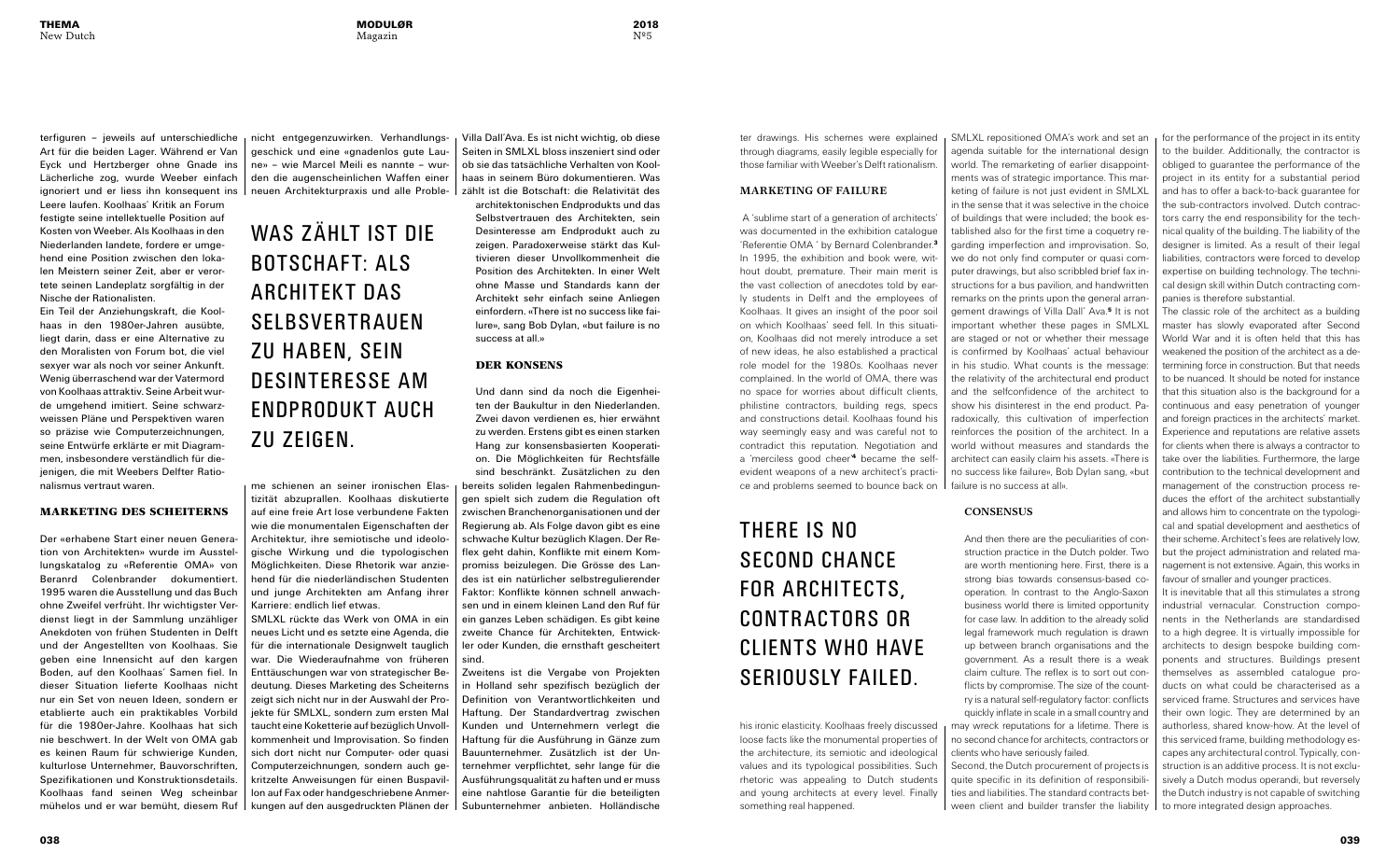2018 Nº5

Unternehmer tragen die Verantwortung für die technische Qualität eines Gebäudes. Die Haftung des Entwerfers hingegen ist beschränkt. Als Folge der gesetzlichen Verantwortung mussten die Unternehmen ihr Wissen bezüglich Bautechnologie ausbauen. Die Fähigkeiten in der Ausführung sind in holländischen Unternehmen beträchtlich.

Die klassische Rolle des Architekten als Baumeister ist nach dem Zweiten Weltkrieg langsam verdampft. Dies wird häufig als Grund für die abnehmende Bedeutung des Architekten als bestimmende Kraft in

der Konstruktion angeführt. Dies bedarf jedoch einer Nuancierung. Man muss festhalten, dass diese Situation auch die Chance für junge und internationale Büros bietet, in den Architekturmarkt einzudringen. Erfahrung und Reputation sind für den Bauherren nicht die wichtigsten Kriterien, wenn der Bauunternehmer die Haftung übernimmt. Des Weiteren verringern die technische Entwicklung und die Abgabe der Bauleitung den Aufwand für den Architekten und dies ermöglicht ihm,

sich auf die Gestaltung und die typologische und räumliche Entwicklung des Entwurfs zu konzentrieren. Die Honorare von Architekten sind relativ gering, aber die Administration des Projekts und das damit verbundene Management sind ebenfalls nicht beträchtlich. Auch dies hilft kleineren und jüngeren Büros.

Es ist unvermeidlich, dass sich aus all diesen Faktoren eine starke landesspezifische industrielle Bauweise entwickelt hat. Konstruktionskomponenten sind in den Niederlanden zu einem hohen Mass standardisiert. Es ist für Architekten nahezu un-

möglich, massgeschneiderte Baukomponenten und Strukturen zu entwerfen. Gebäude erscheinen zusammengesetzt aus Katalogprodukten auf der Basis von etwas, was man eine bediente Rahmenkonstruktion, einen «served frame» nennen könnte. Strukturen und Haustechnik folgen ihrer eigenen Logik. Sie sind bestimmt von einem anonymen, allgemeinen Wissen. Auf der Ebene dieser bedienten Rahmenkonstruktion entzieht sich die Methode der Kontrolle der Architekten. Das Bauen ist typischerweise ein additiver Prozess. Es ist zwar nicht ausschliesslich ein holländischer modus operandi, aber umgekehrt kann die holländische Industrie kaum integrativere Ansätze verfolgen.

Architekten, wie zum Beispiel Peter Zumthor oder Tadao Ando würden kaum aufblühen unter den Bedingungen in den Niederlanden. Das holländische Industrievernakulär ist auf Ebene der bedienten Rahmenkonstruktion extrem beständig. Projekte werden laut Willem Jan Neutelings «nackt geboren», wodurch typologische oder räumliche Anpassungen kaum möglich sind. Die Neugeborenen werden dann nach der Mode des Tages eingekleidet. Holländische Architekturentwürfe, auch die berühmten und «experimentellen» Beispiele, legen den Fokus auf Räume, Typologien und das Material der Hülle, jedoch nicht auf die Fragen, die dazwischen angesiedelt sind. Die taktile Überschwänglichkeit – charakteristisch für Kohlhaas' Turbo-Modernisums – feiert

diese Situation eher als dass sie einen Sieg über sie erringt. Es ist eine Strategie des Überlebens.

#### HOMO LUDENS

Rem Koolhaas ist eindeutig ein homo ludens, ein spielender und spielerischer Mensch, der jede passende Kategorie des Berufs als Objekt für sein Spiel betrachtet. Koolhaas' Berufung ist ein rationales Spiel mit Ideologien, Positionen, Ansehen, Erfolgen und Misserfolgen – seinen eigenen und denen von anderen. Und selbst die Konzeption und das Erstellen von Gebäuden sind für ihn ein Spiel. Das mag vielleicht nicht neu erscheinen, da bereits andere (z.B. Crimson) dies als daliartige kritische Paranoia verstanden haben. Wie auch immer, Koolhaas' sorgfältig konstruiertes Grossstadtimage widerspricht nicht der Tatsache, dass er ein «Dutch Boy» geblieben ist. Die Versuchung ist gross, die internationale Perspektive umzudrehen und einen Blick auf Koolhaas von einer regionalen Warte aus zu werfen. Man sieht Koolhaas dann als Enkel eines Amsterdamer Architekten, als den architektonischen Nachfolger des anderen verspielten Holländers, Constant Nieuwenhuis, als den Erben der niederländischen Improvisation à la Rietveld, als einen Verkäufer und Unternehmer.

bilities of the architect, simultaneously riding | the waves of Dutch industrial vernacular. Looking at Koolhaas as a polder boy helps to explain the late manifestation of his work abroad and the commercial nature of it. International business life is incomparably more antagonistic than the Dutch business world. Dutch architects, like their counterparts in the construction industry, are badly prepared and equipped for the demands that are common on the international playing field. Dutch diplomacy is not always appreciated and effective. While Koolhaas is perhaps not a typical Dutch architect – whatever that may be – there is much evidence that he is the product of his home country. The playing man is a spectacular, but not the only option within Dutch architecture, although in terms of publicity it is a domineering one. Indeed, Koolhaas and his colleagues prevent themselves from establishing firmly in practice, even in the Netherlands. The lack of counter pressure against the construction industry's monopoly of the serviced frame turns the architect into a reliable partner, but has paradoxically eroded his expertise and possible input further.

Whether the judo attitude Koolhaas so eagerly adopted and advocated is a reason or a symptom, it is safe to say that it has gained popularity amongst clients and decision makers in recent years: the architect is hired to 'design-in' the weird surface, well isolated from crucial structural and logistic components of buildings. Dutch playing architects are thus

Es gibt auch den Koolhaas, der in seiner frühen Karriere von der Zugänglichkeit des holländischen Architekturmarkts profitiere und der sich nicht nur über die lokale Baumethoden lustig gemacht, sondern der in grossem Umfang bei seinen ersten Bauten auch davon profitiert hat – auch auf der internationalen Bühne. Er ist der Hollywood-Star, der einst von der ausgedehnten Kulturförderung in den Niederlanden unterstützt wurde und der das Bewusstsein um die Verhandelbarkeit in der Umsetzung von Architektur einführte. Da ist dieser Koolhaas, der so rasend war in der Spannung zwischen dem Moralismus von Van Eyck und den brutalen Rationalismus von Weeber, der aber offensichtlich diese beiden widersprüchlichen Positionen im niederländischen Diskurs aussöhnen konnte.

<sup>4</sup> 'Gnadenlos gute Laune', phrase coined in German by Marcel Meili, recorded in Stuhlmacher, M. 'Vakkundige smaakmaker', De Architect September  $(2001)$ 

Architects like, say Peter Zumthor or Tadao Ando, would be unlikely to flourish in Dutch conditions. Dutch industrial vernacular at the level of the serviced frame is extremely refractory. Projects are 'born naked' in which action limited typological or spatial manipulation is possible. $6$  The newborns are then dressed up according to the demands of the day. Dutch architectural design, also that of the famous and 'experimental' variety, focus on spaces, typology and skin materials, but not on the issues that may be located between. The tactile exuberance characteristic of Koolhaas' turbo-modernism is a celebration of this situation, much rather than a victory over it. It is a survival strategy.

#### **PLAYING MAN**

Clearly Rem Koolhaas is a homo ludens, a playing and playful man who has considered any suitable professional category as an object of play. Koolhaas' profession is a rational game with ideology, positions, reputations, success and failures of others and the architect himself and the conception and

making of buildings itself is a game. There is little news here perhaps, as others have understood it as a Dali-like critical paranoia. However, Koolhaas' carefully constructed metropolitan image, does not contradict the fact that he remains a Dutch boy. It is tempting to swap the international perspective and look at Koolhaas from a regional perspective. One then sees Koolhaas as the grandson of an Amsterdam architect, as the architectural successor of the other playing, Dutchman, Constant Nieuwenhuis, as the inheritor of Dutch experimental improvisation a la Rietveld, as a salesman and entrepreneur. There is also the Koolhaas who in his early career has profited from the accessibility of the Dutch architectural market and the architect who not only ridiculed local construction practice, but also extensively profited from it in his first realised works – and on the international stage. He is the Hollywood star that was once supported by the vast Dutch cultural grant network and who introduced the awareness of negotiation within the making

of architecture.7 There is the Koolhaas who was so frantic about the tension between the moralism of Van Eyck and the brutal rationalism of Weeber, but apparently reconciled these contradicting positions in the Dutch discourse. And then there is the architect building individualised masterpieces with an awareness of a shift in the role and responsi-

> well suitable for the festival architecture of a recent generation of embassies, worldexpos, city centre malls, train terminals and an occasional housing project, but are as yet not acceptable in less spectacular areas where integration matters.

> A painful example is the redevelopment of Amsterdam Museumplein after 2000 and the restoration and extension of the surrounding museums. Being regarded as a pivotal, but complicated urban task, it is mainly designed by Portuguese, Spanish, Danish and Japanese architects. Siza was fired and a local firm designed 'his' museum. Dutch architects seem to be just good enough as stand-ins for the serious work. Only the supermarket and the un-

derground parking garage are left to Dutch firms. Is it a coincidence that their input is restricted to shopping and infrastructure, two key Koolhaas themes?

> <sup>1</sup> Burton Hamfelt, Lecture Academie van Bouwkunst Rotterdam, 19 February 2003.

<sup>2</sup> Weeber has remained unknown abroad, but has been an influential force in Dutch architectural thinking throughout his career.

<sup>3</sup> Colenbrander, B. and Bosman, J. Referentie: OMA: De Sublieme Start van een Architectengeneratie (NAI Uitgevers, Rotterdam, 1995).

<sup>5</sup> Koolhaas, R. and Mau, B. Small, Medium, Large, Extra-Large, Office for Metropolitan Architecture (010 Publishers, Rotterdam, 1995), pp. 195, 130.

<sup>6</sup> Born naked, interview by Dirk van den Heuvel, Vincent Kompier and Sanna Schuiling in Oase 47, 1997. See also, van der Heijden, H. 'The Diagram of the House'. Architectural Research Quarterly 5(2): 110 (2001).

<sup>7</sup> SMLXL for instance was amongst others supported by the Netherlands Foundation for Fine Arts, Design and Architecture, the Netherlands Foundation for Architecture, the Dutch Ministry of Education, Culture and Science, the National Buildings Agency, Prins Bernard Foundation and the Rotterdam Arts Council.

## KOOLHA AS' BERUFUNG IST EIN R ATIONALES SPIEL MIT IDEOLOGIEN, POSITIONEN, ANSEHEN, ERFOLGEN UND MISSERFOLGEN – SEINEN EIGENEN UND DENEN VON ANDEREN.

## THE PL AYING MAN IS A SPECTACULAR. BUT NOT THE ONLY OPTION WITHIN DUTCH ARCHITECTURE.